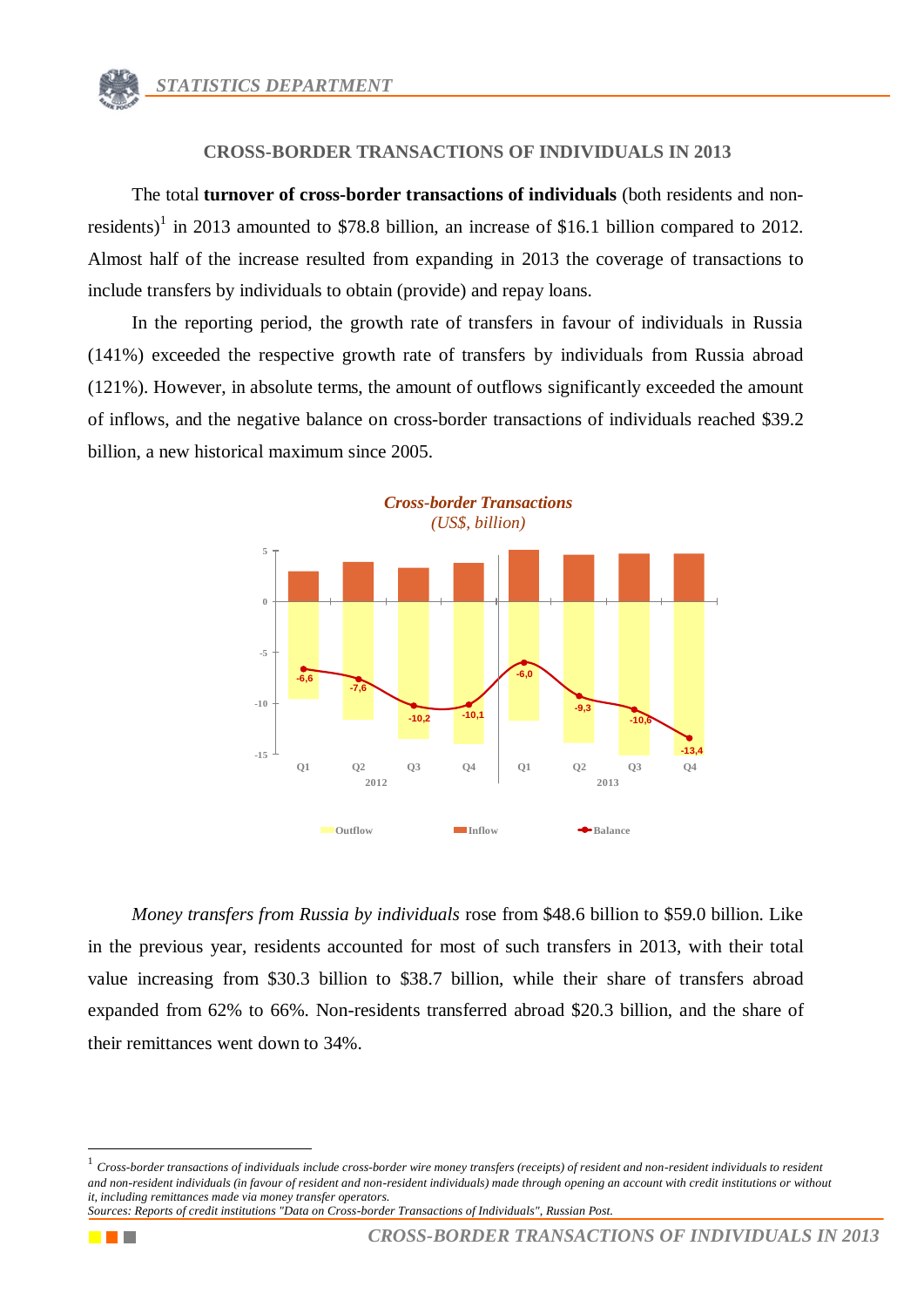

## *Composition of Money Transfers by Resident Individuals Abroad in 2012-2013, by Purpose*

Remittances made by Russian residents abroad to their own accounts with foreign banks represented the largest part of total transfers by resident individuals abroad (36%). Their value reached \$14.1 billion increasing by 37%. More than half of all funds were transferred to accounts with banks in Switzerland, Spain, the United Kingdom, and the United States.

Remittances without quid pro quo, which reached \$10.2 billion in value, ranked second with a share of 26% in the structure of outgoing transfers made by residents. The overwhelming majority of them (about 90%) was channeled through money transfer operators.

The share of payments for goods and services in the total volume of money transfers by resident individuals abroad decreased to 15%. Money transfers to Japan, largely related to the purchase of cars, made up a significant part of payments for goods (27%).

The share of loan-related transactions<sup>1</sup> was 10% of total transfers of residents from the Russian Federation. Individuals lent abroad a total of \$1.5 billion. Repayment of previously received loans by individuals amounted to \$2.2 billion.

Money transfers *to Russia* in favour of individuals amounted to \$19.8 billion in 2013 as compared with \$14.1 billion a year earlier. Most of the funds (\$16.2 billion) were transferred in favour of resident individuals whose share of total incoming remittances flows in favour of individuals increased from 77% to 82%. Transfers in favour of non-residents reached \$3.6 billion (18% of the total).



<sup>1</sup> *<sup>1</sup> Until 2013, information on obtained (provided) and repaid loans was not included into data on cross-border transactions of individuals.*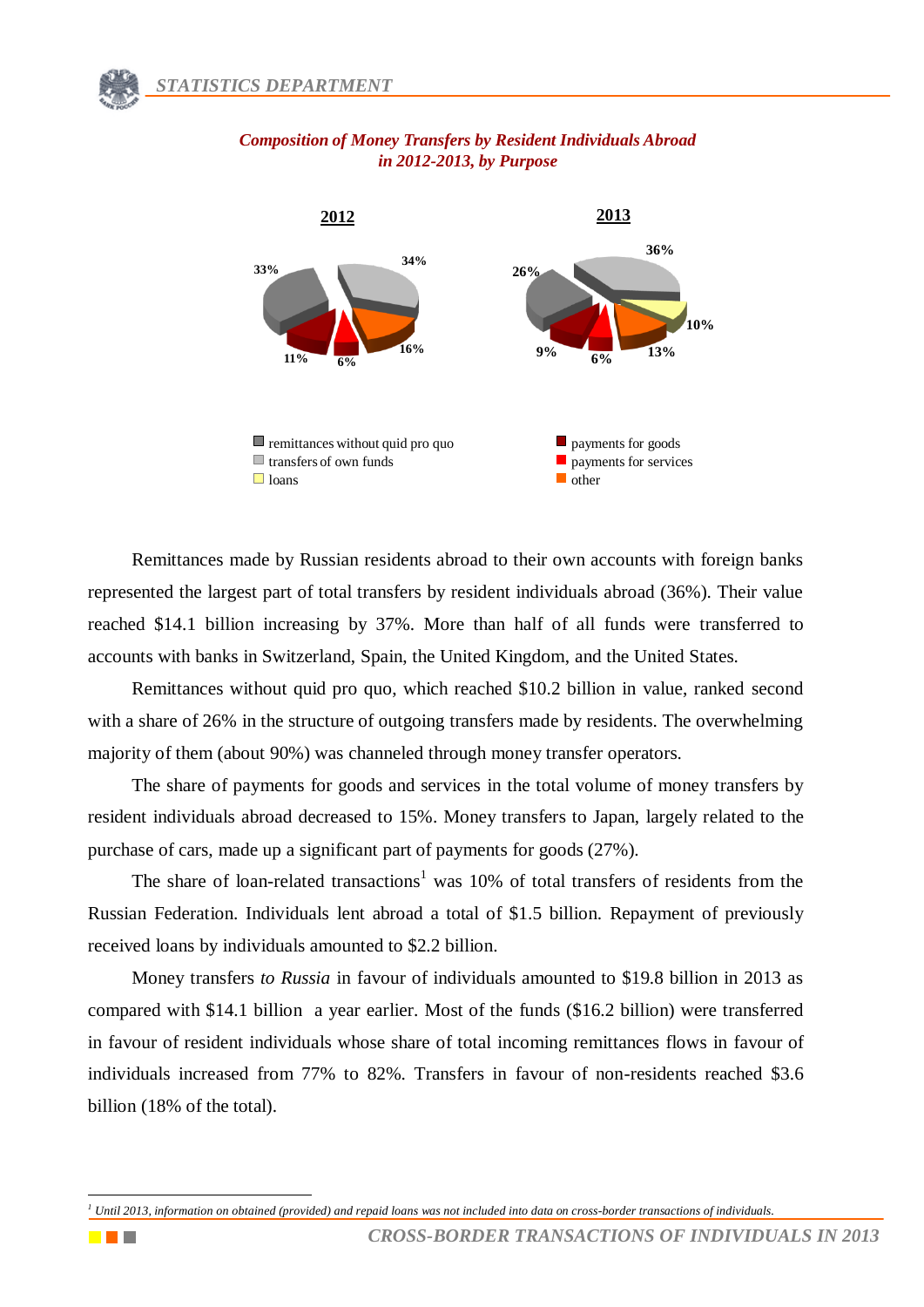

#### *Composition of Money Transfers to the Russian Federation in Favour of Resident Individuals in 2012-2013, by Purpose*

Transfers to the Russian Federation associated with receipt and repayment of loans amounted to \$3.9 billion in 2013 (24% of the total). Individuals' borrowings from abroad amounted to \$3.4 billion. Repayments of loans previously provided by individuals abroad stood at \$ 0.6 billion.

About 22% of funds received by residents of the Russian Federation (\$3.6 billion) were transfers by individuals to their own accounts with Russian banks. Over \$1.2 billion came from accounts with Swiss commercial banks and another \$0.6 billion came summarily from Cyprus, the United States, and the United Kingdom.

Remittances without quid pro quo ranked third with \$2.9 billion. Their share dropped from 23% to 18%. As was the case with remittances from Russia, the vast majority of such transactions (92%) were channeled via money transfer operators.

Wages and salaries and other transfers under employment contracts reached \$1.6 billion. The share of the category went down to 10% from 13% a year earlier.

Geographically, transactions with non-CIS countries traditionally dominated in the structure of cross-border transactions of individuals. Their turnover increased by 32% on the base period, exceeding \$52.8 billion. A similar indicator pertaining to transactions with CIS countries reached \$26.0 billion with a growth rate of 115%.

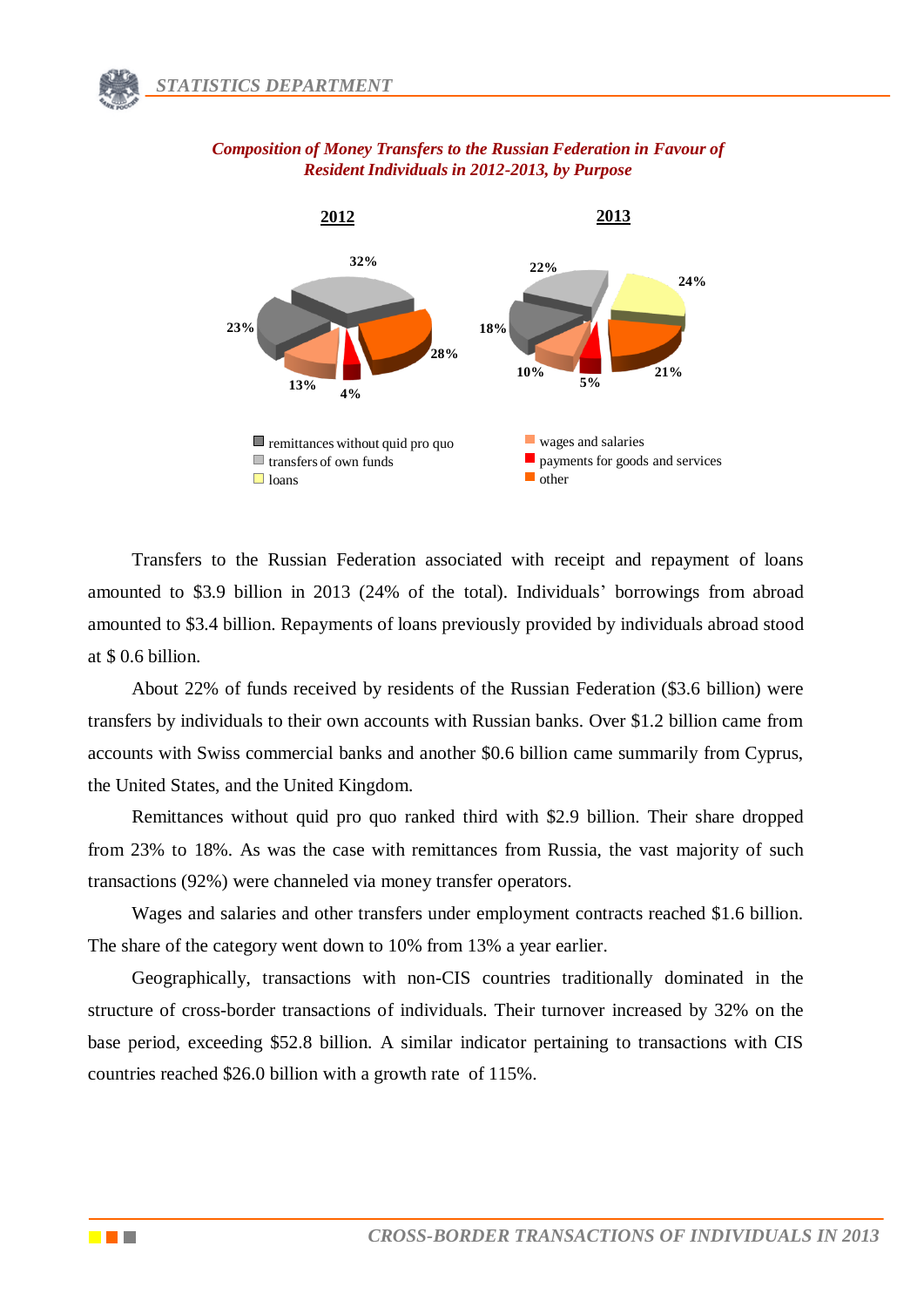

# *Regional Breakdown of Cross-border Transactions in 2012-2013 (US\$, billion)*

As in the previous years, the balances on transactions of individuals both with non-CIS countries (\$21.7 billion) and CIS countries (\$17.5 billion) showed deficits. Net outflows of funds from the Russian Federation to non-CIS countries grew much faster than those to CIS countries (increasing by 27% and 13% respectively).

In 2013, net deficit outcomes from cross-border transfers by individuals were incurred in transactions with almost all major partner countries, with the exception of Cyprus and Kazakhstan. The greatest imbalances in bilateral transactions were recorded with certain CIS countries such as Uzbekistan (\$6.1 billion), Tajikistan (\$3.6 billion), and Ukraine (\$2.8 billion). Among non-CIS countries, the largest deficit was registered in transactions with China (about \$2.4 billion). A significant deficit also resulted in transactions with Austria (\$1.9 billion), Spain (\$1.7 billion), and Germany (\$1.6 billion).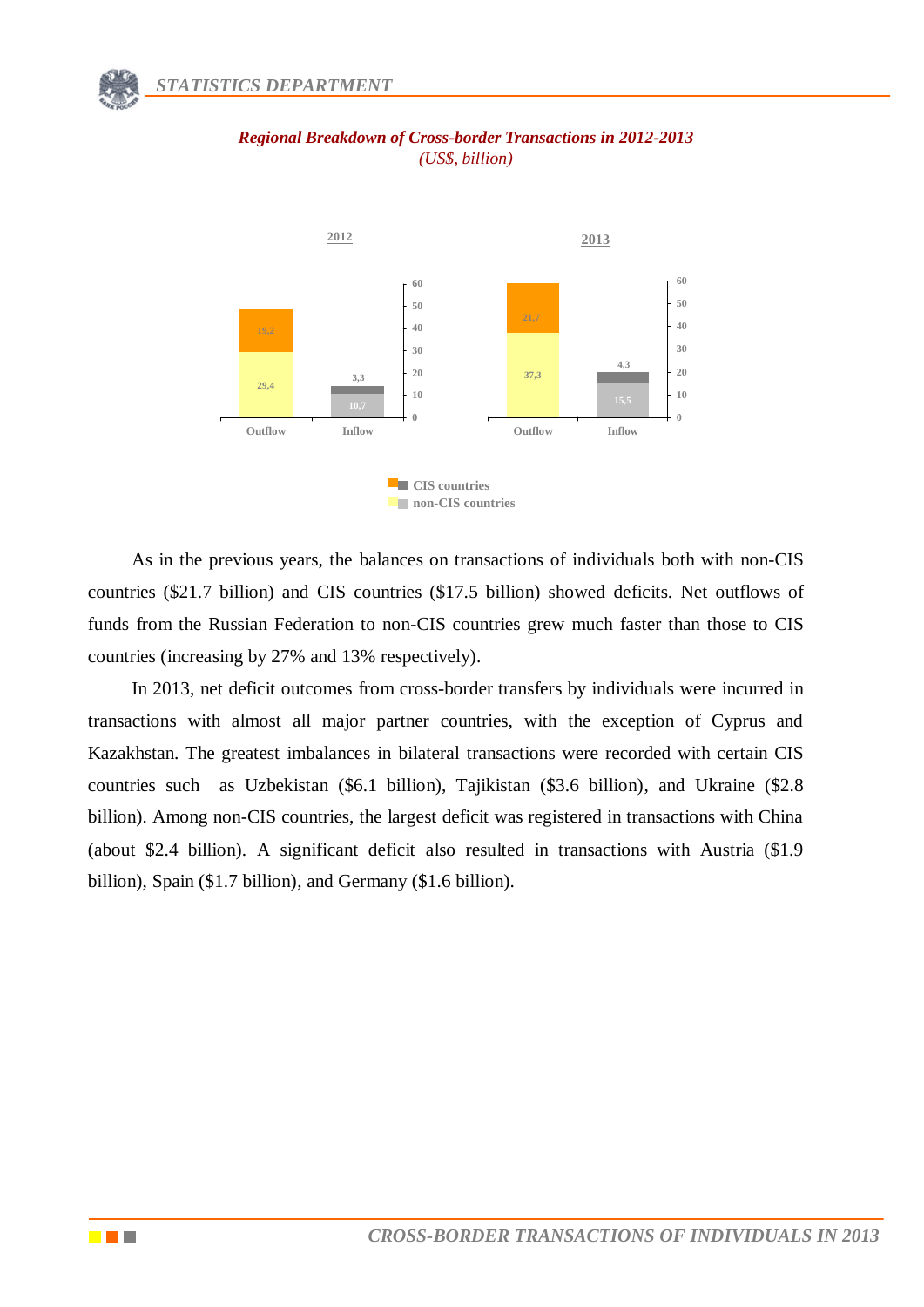# *by Country in 2012-2013 (US\$, billion)*  UZBEKISTAN TAJIKISTAN UKRAINE CHINA AUSTRIA UNITED STATES SPAIN KYRGYZ REPUBLIC GERMANY ARMENIA

*Cross-border Transactions of Individuals (Residents and Non-residents)*

The main recipients of money transfers from individuals from the Russian Federation were Uzbekistan, Switzerland, Tajikistan, Ukraine, the United States, and China. Transfers to each of those countries exceeded \$2.5 billion, and their combined share was approximately 41% of all transfers abroad (totaling \$24.1 billion in absolute terms).

 $2012 - 2013$ 

 $-7$   $-6$   $-5$   $-4$   $-3$   $-2$   $-1$  0

*Top 10 Recipient Countries of Transfers from Individuals in Russia (Residents and Non-residents) in 2013*



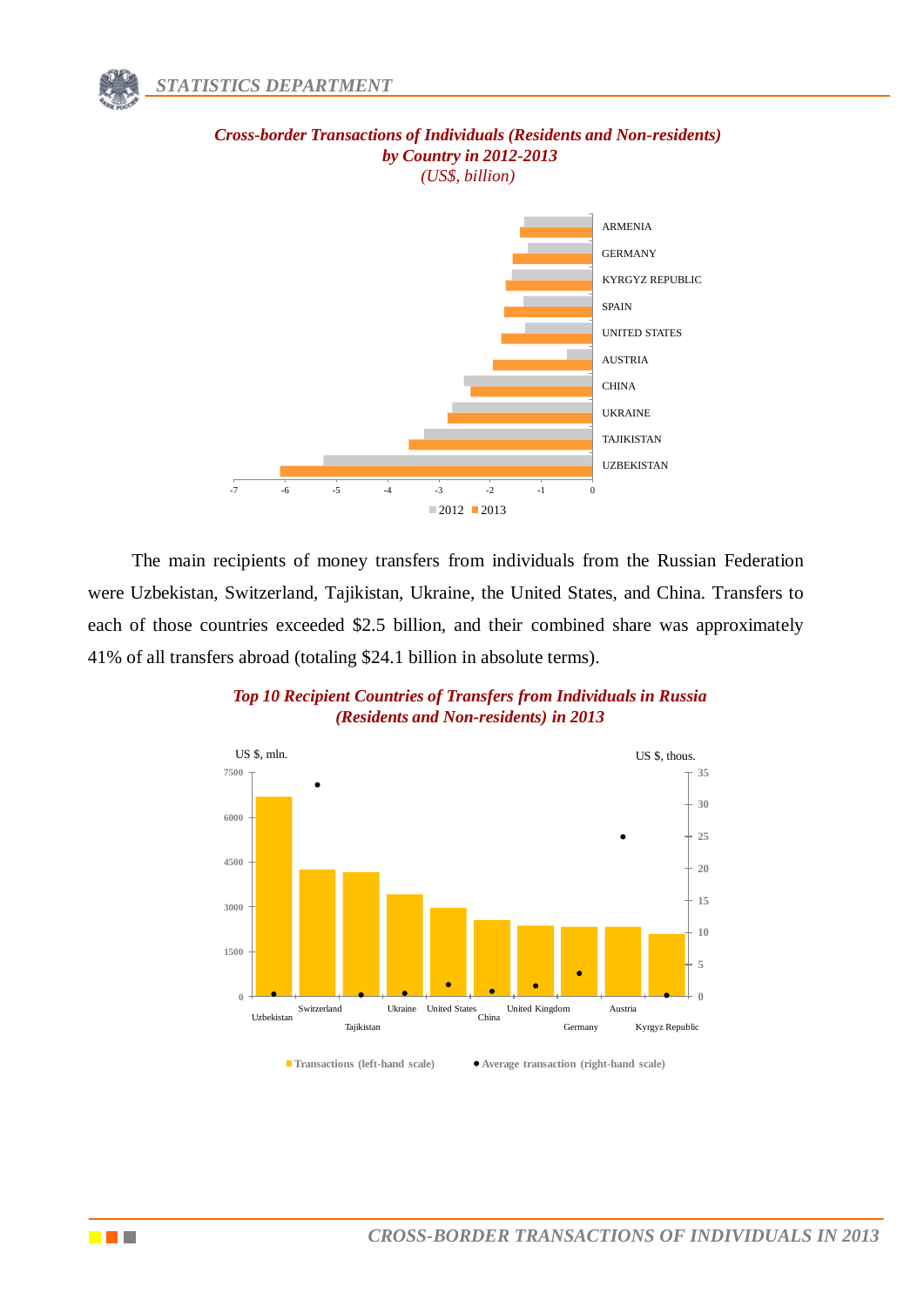Uzbekistan remained the largest recipient country of money transfers from the Russian Federation, with the outflow of remittances to that country increasing 1.2 times reaching \$6.7 billion. Transfers were made mainly by non-resident individuals with their share of transactions rising to 87% in the reporting period from 86% in 2012.

The top ten recipient countries also included such CIS countries as Tajikistan, Ukraine and Kyrgyz Republic. Together they accounted for \$9.7 billion compared with \$8.7 billion a year earlier.

Remittances from the Russian Federation to Switzerland amounted to \$4.2 billion, an increase of 41% on 2012, including \$3.9 billion transferred by resident individuals for deposits with Swiss banks.

The bulk of transfers to the Russian Federation came from non-CIS countries such as Switzerland, Cyprus, Latvia, the United States, and the United Kingdom, totaling together \$9.6 billion.



#### *Top 10 Donor-Countries in 2013*

Transfers from Switzerland reached \$3.1 billion in 2013 (one third more than in 2012), of which 87% were own funds' remittances from the accounts of resident individuals opened with Swiss banks to their accounts in the Russian Federation. The average amount per transaction was equal to \$36,000.

Other major donors sending money to the Russian Federation (Cyprus, Latvia, the United States, and the United Kingdom) together accounted for \$6.5 billion, representing about onethird of total transfers to the Russian Federation. The fastest growth was demonstrated by transfers from Cyprus and Latvia, increasing more than twofold.

<u>e pr</u>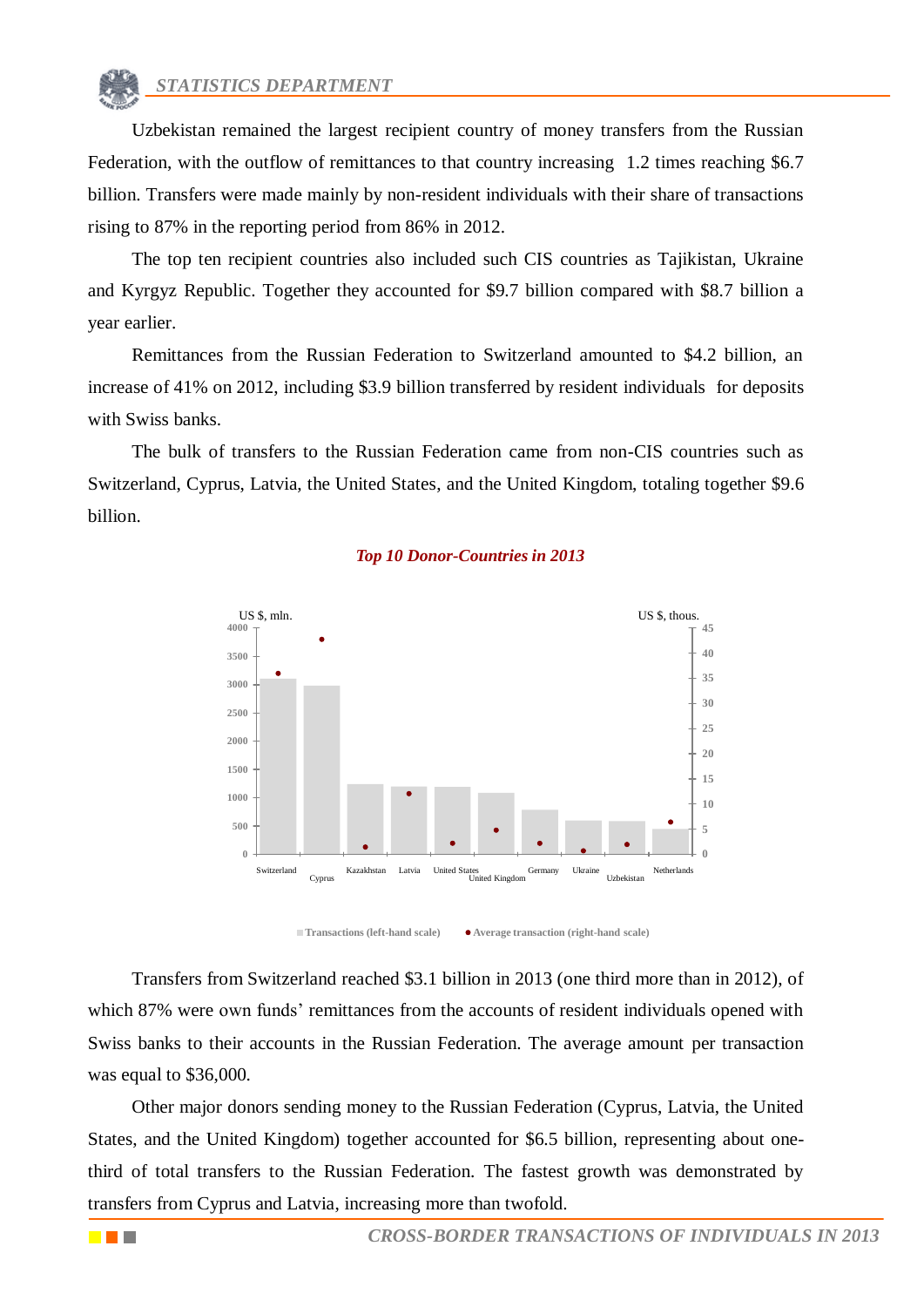Among CIS countries, the most important partner was Kazakhstan, with total amount of incoming remittances valued at \$1.2 billion.

**Remittances via money transfer operators (MTOs)<sup>1</sup>, being an integral part of cross**border transactions of individuals, in 2013 accounted for 40% of total money transfers by individuals abroad and for 20% of incoming money transfers from abroad. In 2013, the turnover of remittances via MTOs reached \$27.6 billion, a new historical maximum for the entire period of observation, increasing by 14% on 2012.



*Cross-border Remittances by Individuals via MTOs (Seasonally Adjusted, US\$, million)*

In 2013, *remittances from the Russian Federation* abroad and *remittances to the Russian Federation* from abroad increased to \$23.6 billion and \$4.0 billion respectively, with their growth rates standing at 113% and 121%.

Transactions with CIS countries dominated both in remittances abroad and in receipts from abroad, with remittances outflows of \$20.8 billion from Russia (representing 88% of total outflows via MTOs), and inflows of \$3.0 billion in Russia (accounting for 74% of the total). Individuals transferred \$2.8 billion to non-CIS countries and received \$1.0 billion from them.

The breakdown of remittances by partner country was characterized by a high degree of concentration, as the top five donor countries accounted for 60% of total receipts by individuals in the Russian Federation. The combined share of the five recipient countries reached 74% of total outgoing transfers from the Russian Federation. The main recipient countries were

1

<sup>&</sup>lt;sup>1</sup> Data on money transfers include transactions made via the following systems: Anelik, BLIZKO, Coinstar Money Transfer, Contact, InterExpress, *Migom, MoneyGram, PrivatMoney, UNIStream, Western Union, AsiaExpress, ALLUR, Kolibri, Bystraya Pochta, Zolotaya Korona, LEADER, Russian Post, Faster, Caspian Money Transfer.*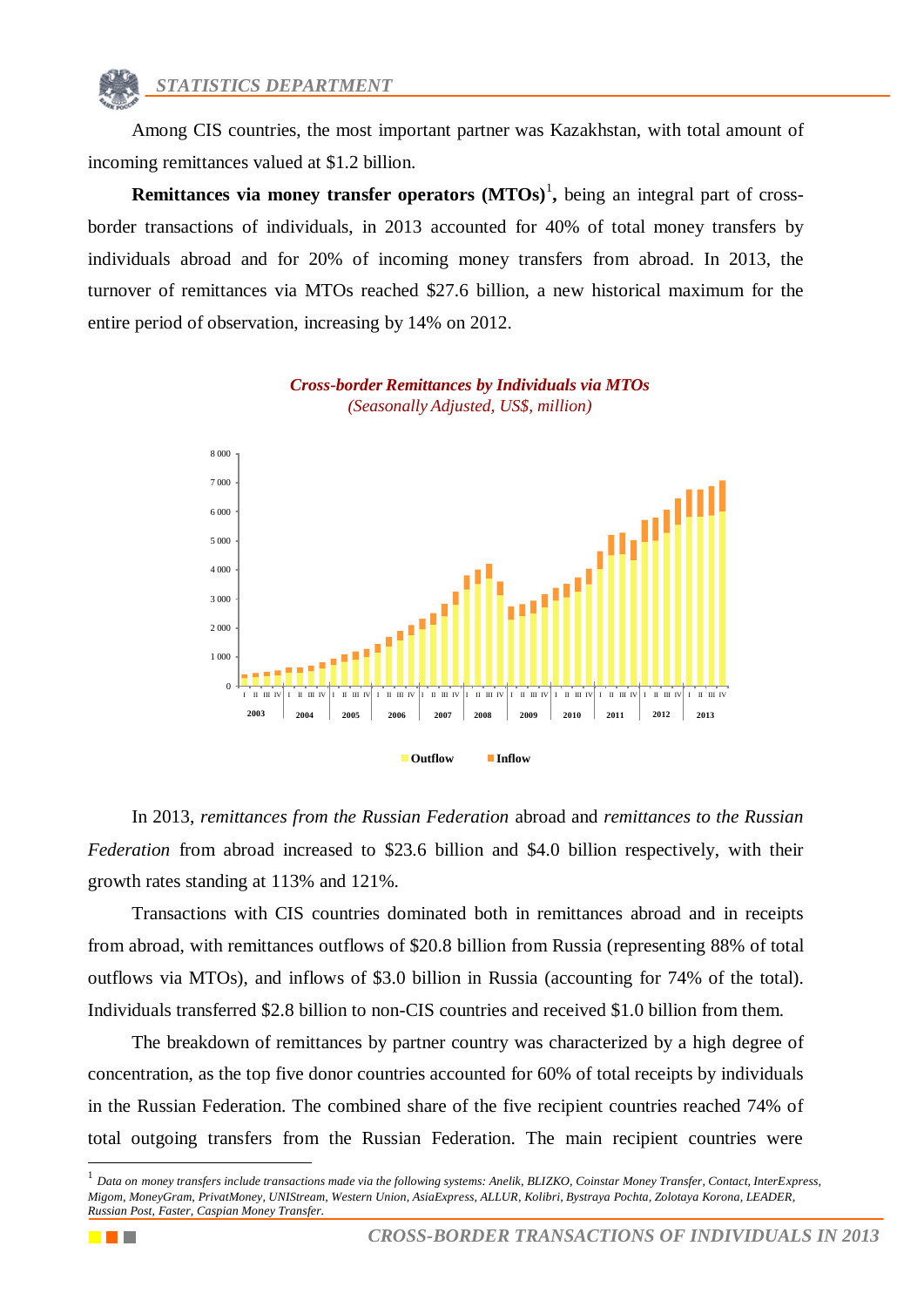

Uzbekistan (28%), Tajikistan (18%), Ukraine (13%), Kyrgyz Republic (9%), and Armenia (7%). Among donor countries, the leading positions belonged to Kazakhstan (15%), Uzbekistan (14%), Tajikistan (14%), Kyrgyz Republic (9%), and Ukraine (8%).

| Remittances       | US\$    | Share, % | Remittances to    | US\$    | Share, |
|-------------------|---------|----------|-------------------|---------|--------|
| from Russia       | million |          | Russia            | million | %      |
| Total             | 23,589  | 100      | Total             | 3,972   | 100    |
| <b>UZBEKISTAN</b> | 6,633   | 28       | <b>KAZAKHSTAN</b> | 602     | 15     |
| <b>TAJIKISTAN</b> | 4,155   | 18       | <b>UZBEKISTAN</b> | 563     | 14     |
| <b>UKRAINE</b>    | 3,078   | 13       | <b>TAJIKISTAN</b> | 537     | 14     |
| <b>KYRGYZ</b>     | 2,080   | 9        | <b>KYRGYZ</b>     | 366     | 9      |
| <b>REPUBLIC</b>   |         |          | <b>REPUBLIC</b>   |         |        |
| ARMENIA           | 1,597   | 7        | <b>UKRAINE</b>    | 331     | 8      |
| <b>MOLDOVA</b>    | 1,261   | 5        | AZERBAIJAN        | 182     | 5      |
| AZERBAIJAN        | 1,232   | 5        | ARMENIA           | 171     | 4      |
| <b>CHINA</b>      | 797     | 3        | UNITED STATES     | 135     | 3      |
| <b>GEORGIA</b>    | 789     | 3        | <b>CHINA</b>      | 107     | 3      |
| Other countries   | 1.967   | 9        | Other countries   | 978     | 25     |

**Remittances via MTOs by Country in 2013**

The average amount per remittance from the Russian Federation fell from \$502 in 2012 to \$487 in 2013. On the contrary, the average amount per transfer to the Russian Federation in favour of individuals went up from \$779 in 2012 to \$876 in 2013. An average remittance amount to non-CIS countries remained twice as large as an average remittance amount to CIS countries, standing at \$929 versus \$458 respectively. At the same time, the average amount per transfer received from CIS countries (valued at \$984) exceeded 1.5 times that from non-CIS countries (with \$664 value).

**Average Amount of a Cross-border Transaction via MTOs in 2012-2013**

|                                       | 2012 | 2013 |
|---------------------------------------|------|------|
| Remittances from Russia, total (US\$) | 502  | 487  |
| to non-CIS countries                  | 936  | 929  |
| to CIS countries                      | 470  | 458  |
| Remittances to Russia, total (US\$)   | 779  | 876  |
| from non-CIS countries                | 644  | 664  |
| from CIS countries                    | 859  | 984  |

High levels of competition among money transfer operators contributed to maintaining the downward trend in transaction fees' tariff rates. According to the Bank of Russia's estimate, in 2013 the weighted average fee charged from a client for making a transfer abroad went down to 1.7% of the remittance value, representing a minimum commission size for the entire period of observation. Thus, with the average remittance size from Russia valued at \$487, the